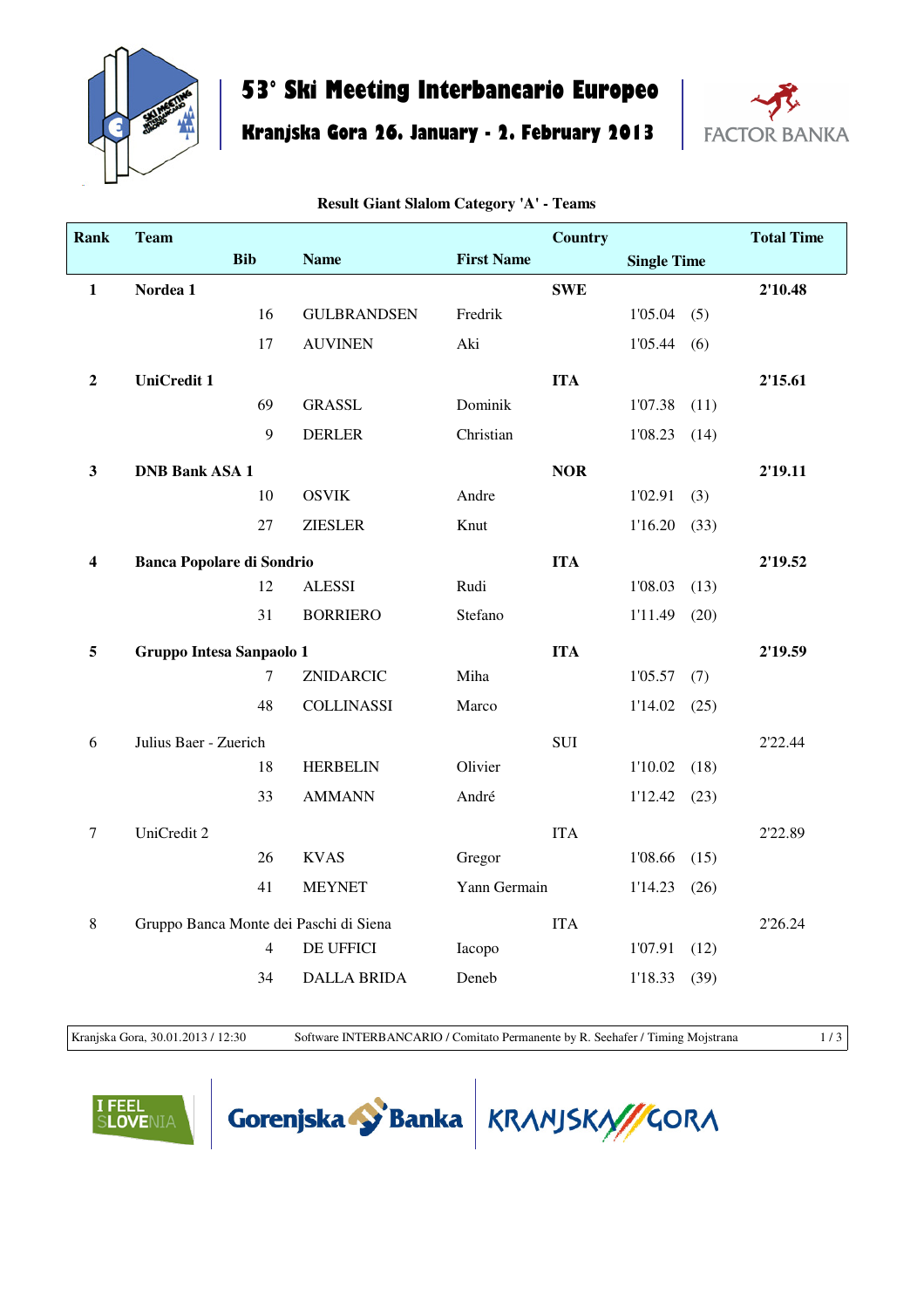| Rank    | <b>Team</b>                            |                |                         |                   | <b>Country</b> |                    |      | <b>Total Time</b> |
|---------|----------------------------------------|----------------|-------------------------|-------------------|----------------|--------------------|------|-------------------|
|         |                                        | <b>Bib</b>     | <b>Name</b>             | <b>First Name</b> |                | <b>Single Time</b> |      |                   |
| $\,8\,$ | Suedtiroler Sparkasse AG 1             |                |                         |                   | <b>ITA</b>     |                    |      | 2'26.24           |
|         |                                        | $\overline{2}$ | <b>PUTZER</b>           | Stefan            |                | 1'06.70            | (8)  |                   |
|         |                                        | 15             | <b>JOAS</b>             | Matthias          |                | 1'19.54            | (43) |                   |
| 10      | Credit Suisse 1                        |                |                         |                   | <b>SUI</b>     |                    |      | 2'26.81           |
|         |                                        | 47             | <b>KERN</b>             | Marco             |                | 1'11.97            | (22) |                   |
|         |                                        | 52             | <b>BOSCHUNG</b>         | Bernhard          |                | 1'14.84            | (30) |                   |
| 11      | <b>UBI Banca Gruppo 1</b>              |                |                         |                   | <b>ITA</b>     |                    |      | 2'27.04           |
|         |                                        | 11             | MARIETTA ALENIA Alessio |                   |                | 1'04.76            | (4)  |                   |
|         |                                        | 59             | <b>PELLECCHIA</b>       | Emanuele          |                | 1'22.28            | (52) |                   |
| 12      | Landesbank Baden-Wuerttemberg          |                |                         |                   | <b>GER</b>     |                    |      | 2'33.53           |
|         |                                        | 32             | <b>PAUSER</b>           | Felix             |                | 1'14.40            | (28) |                   |
|         |                                        | 51             | <b>BETSCHART</b>        | <b>Bruno</b>      |                | 1'19.13            | (42) |                   |
| 13      | Gorenjska Banka                        |                |                         |                   | <b>SLO</b>     |                    |      | 2'39.49           |
|         |                                        | 75             | <b>KORENJAK</b>         | Banjamin          |                | 1'18.68            | (40) |                   |
|         |                                        | 79             | <b>PAJNTAR</b>          | Damir             |                | 1'20.81            | (49) |                   |
| 14      | Sparkasse Bad Tölz-Wolfratshausen      |                |                         |                   | <b>GER</b>     |                    |      | 2'42.03           |
|         |                                        | 36             | <b>MERTENS</b>          | Sebastian         |                | 1'17.70            | (37) |                   |
|         |                                        | 62             | <b>GRÖBMAIR</b>         | Hubert            |                | 1'24.33            | (59) |                   |
| 15      | Suedtiroler Volksbank - Banca Popolare |                |                         |                   | <b>ITA</b>     |                    |      | 2'44.12           |
|         |                                        | 8              | <b>PERATHONER</b>       | Alexander         |                | 1'09.77            | (17) |                   |
|         |                                        | 89             | <b>ZILIO</b>            | Stefan            |                | 1'34.35            | (65) |                   |
| 16      | Nova Ljubljanska Banka - Ljubljana     |                |                         |                   | <b>SLO</b>     |                    |      | 2'46.21           |
|         |                                        | 97             | OREL                    | Primoz            |                | 1'23.10            | (55) |                   |
|         |                                        | 80             | <b>PRISTOVNIK</b>       | Dejan             |                | 1'23.11            | (56) |                   |
| 17      | UniCredit Banka Slovenija              |                |                         |                   | <b>SLO</b>     |                    |      | 2'46.31           |
|         |                                        | 77             | <b>KONIČ</b>            | Luka              |                | 1'22.64            | (53) |                   |
|         |                                        | 76             | <b>DEISINGER</b>        | Tomaž             |                | 1'23.67            | (57) |                   |
| 18      | Abanka Ljubljana D. D.                 |                |                         |                   | <b>SLO</b>     |                    |      | 2'47.46           |
|         |                                        | 74             | VOŠNJAK                 | Bor               |                | 1'12.88            | (24) |                   |
|         |                                        | 82             | <b>SUPIČ</b>            | Duško             |                | 1'34.58            | (66) |                   |
| 19      | Nordea 2                               |                |                         |                   | <b>SWE</b>     |                    |      | 2'49.77           |
|         |                                        | 64             | <b>BAMBERGER</b>        | Jesper            |                | 1'20.22            | (47) |                   |
|         |                                        | 66             | <b>HELLSTEN</b>         | Fredric           |                | 1'29.55            | (62) |                   |
| 20      | Gruppo Intesa Sanpaolo Estero          |                |                         |                   | <b>ITA</b>     |                    |      | 2'50.14           |
|         |                                        | 46             | <b>OBERSNEL</b>         | Ognjen            |                | 1'14.55            | (29) |                   |
|         |                                        | 68             | <b>SIMITY</b>           | Ferenc            |                | 1'35.59            | (67) |                   |